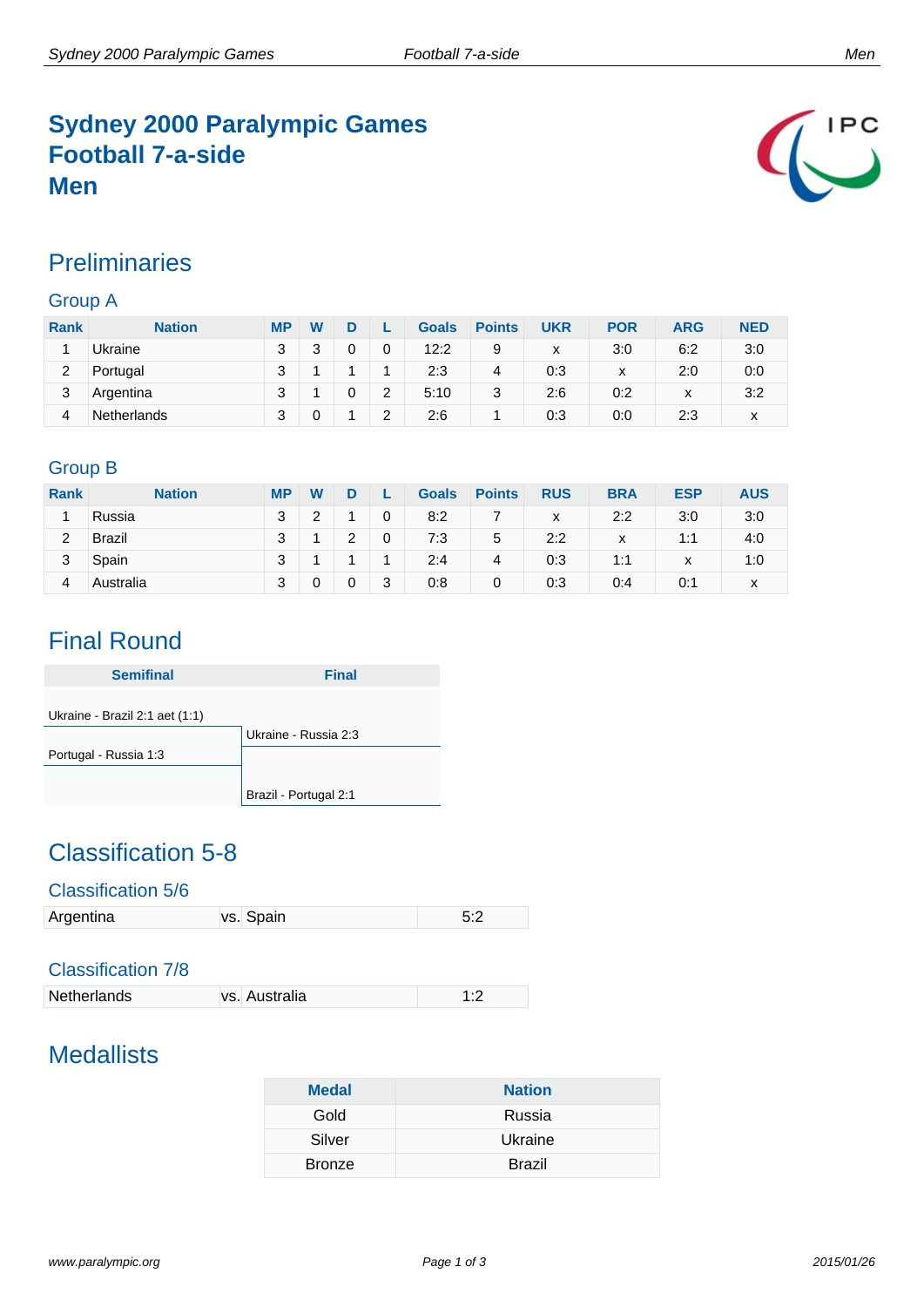# Entry List

| <b>Nation</b>     | <b>Athletes</b>                                                                                                                                                                                                       |
|-------------------|-----------------------------------------------------------------------------------------------------------------------------------------------------------------------------------------------------------------------|
| UKR - Ukraine     | Zhuchynin, Yevhen<br>Kovalskyy, Mykola<br>Kabanov, Volodymyr<br>Vakulenko, Serhiy<br>Roztoka, Andriy<br>Tsukanov, Andriy<br>Novopoltsev, Valeriy<br>Lytvynenko, Ihor<br>Dutko, Taras<br>Krot, Sergiy<br>Babiy, Sergiy |
| POR - Portugal    | Germano, Nuno<br>Goncalves, Manuel<br>Martinho, Gabriel<br>Fernandes, Rogerio<br>Oliveira, Rui<br>Duraes, Alvaro<br>Dias, Francisco<br>Carvalho, Jose<br>Silva, Fernando<br>Vieira, Ricardo<br>Barata, Fernando       |
| ARG - Argentina   | Jaime, Gustavo<br>Sosa, Mario<br>Bastias, Claudio<br>Delella, Nicolas<br>Morinigo, Claudio<br>Conte, Claudio<br>Arreguito, Omar<br>Nahuelquin, Gustavo<br>Sosa, Javier<br>Canals, Diego<br>Lopez, Emiliano            |
| NED - Netherlands | Lokhoff, Stephan<br>Korbach, Bob<br>de Vries, Jaap<br>van Breemen, Rudi<br>van Son, Thieu<br>Beekmans, Patrick<br>Hennink, Wilfred<br>Enser, Percy<br>de Wit, Milo<br>Janse, Micha<br>de Jong, Arno                   |